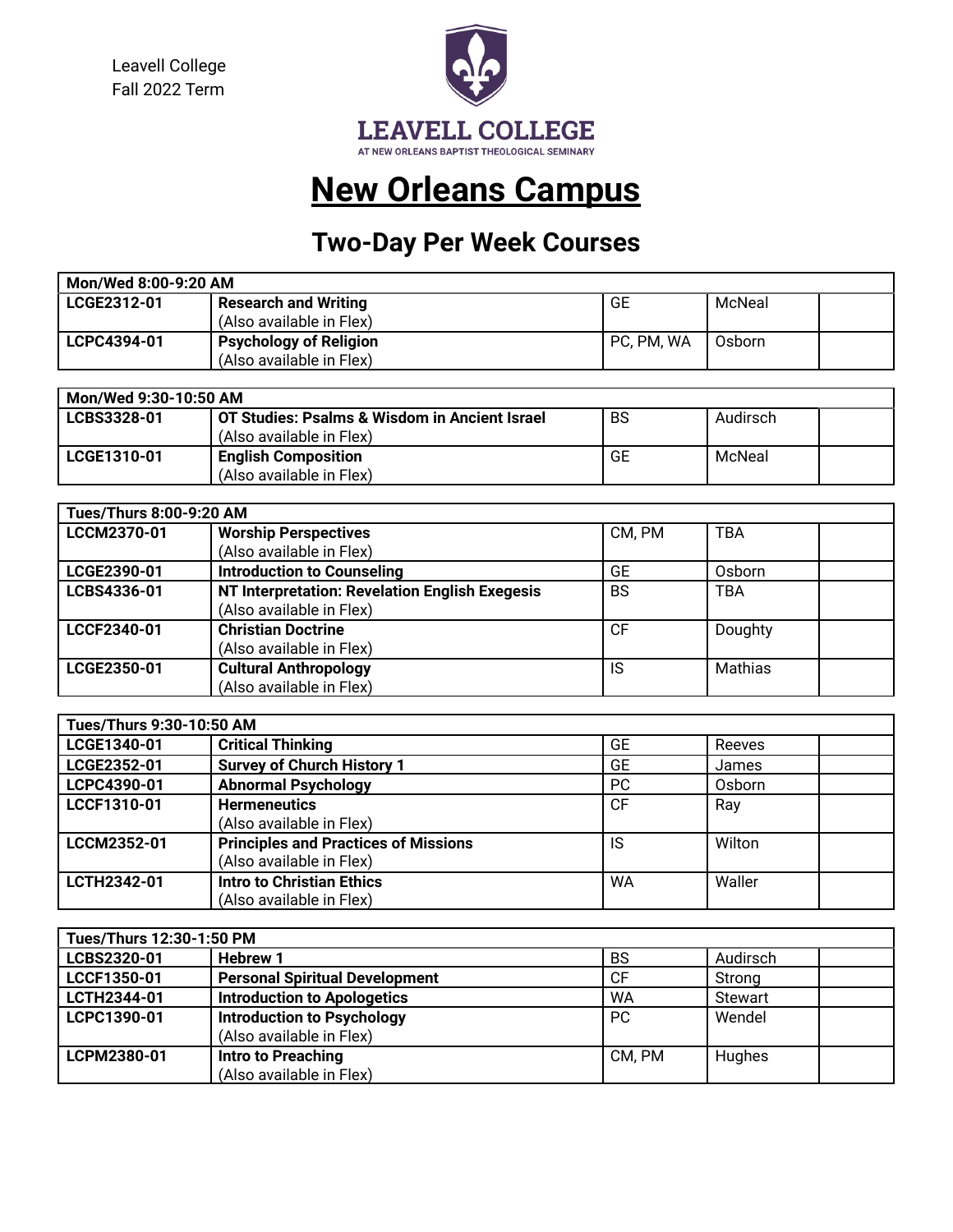#### **One-Day Per Week Courses**

| <b>Monday Night 6:00 - 8:50 PM</b> |                                          |            |               |
|------------------------------------|------------------------------------------|------------|---------------|
| LCCF2350-01                        | <b>Practice of Evangelism</b>            | <b>CF</b>  | Wilton        |
|                                    |                                          |            |               |
| <b>Tuesday 2:00-4:50 PM</b>        |                                          |            |               |
| LCBS4324-01                        | OT Interp: 1 & 2 Samuel English Exegesis | <b>BS</b>  | <b>Barnes</b> |
|                                    | (Also available in Flex)                 |            |               |
| LCBS4344-01                        | <b>New Testament Theology</b>            | BS, TH     | Doughty       |
|                                    | (Also available in Flex)                 |            |               |
|                                    |                                          |            |               |
| Tuesday Night 6:00 - 8:50 PM       |                                          |            |               |
| LCGE2310-01                        | <b>Introduction to Literature</b>        | <b>GE</b>  | Vandercook    |
| <b>Wednesday 8:00-10:50 AM</b>     |                                          |            |               |
| LCCM3354-01                        | <b>Church Planting</b>                   |            | Ross          |
|                                    |                                          | CP, IS, CM |               |
| Wednesday Afternoon 12:30-3:20 PM  |                                          |            |               |
|                                    | <b>Old Testament Survey</b>              |            |               |
| LCCF1320-01                        | (Also available in Flex)                 | <b>GE</b>  | Audirsch      |
| LCCM1352-01                        | <b>Intro to Ministry</b>                 |            |               |
|                                    | (Also available in Flex)                 | CM, PM     | Turner        |
| LCEM3360-01                        | <b>Teaching Lab</b>                      |            |               |
|                                    | (Also available in Flex)                 | CM, PM     | Wang          |
|                                    |                                          |            |               |
| <b>Thursday 2:00-4:50 PM</b>       |                                          |            |               |
| LCGE4310-01                        | <b>Senior Seminar</b>                    | <b>GE</b>  | Vandercook    |
| LCCF1330-01                        | <b>New Testament Survey</b>              | <b>CF</b>  | Grubbs        |
|                                    | (Also available in Flex)                 |            |               |
| <b>TDA</b>                         |                                          |            |               |

| TD/<br>DI   |                                              |  |  |
|-------------|----------------------------------------------|--|--|
| LCBS3330-01 | <b>Readings from the Greek New Testament</b> |  |  |
|             |                                              |  |  |

#### Major | Abbreviation

**Biblical Studies | BS** Christian Ministry | CM Intercultural Studies | IS Ministry to Women | MW Music with an Emphasis in Worship | M Pastoral Ministry | PM Psychology and Counseling | PC Theology | TH Worldview and Apologetics | WA Worship Ministry | WM

General Education | GE Christian Foundation | CF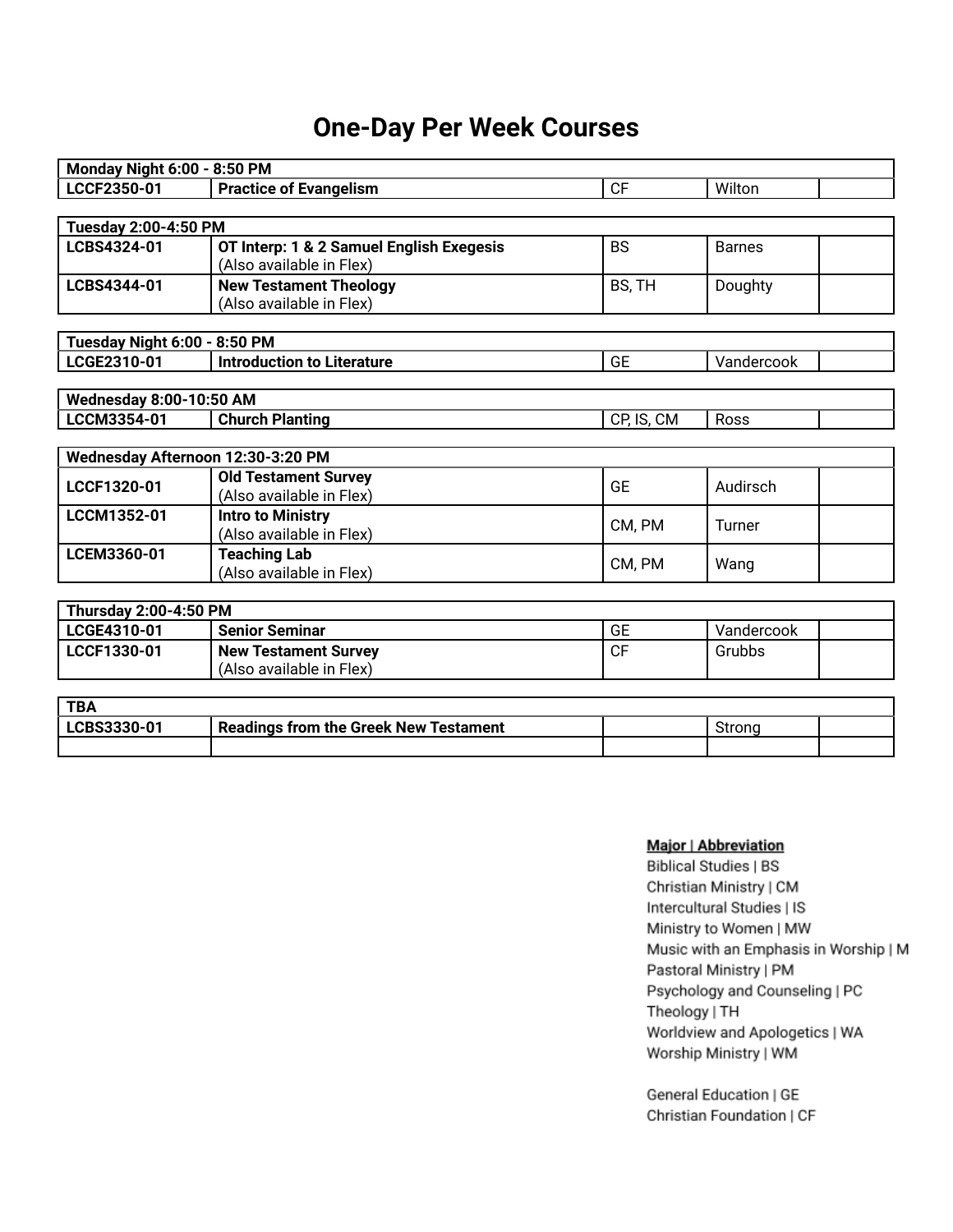# **Distance Learning**

Leavell College offers distance learning courses in multiple formats to allow students flexibility in completing their degree.

#### **Flex**

This format allows online students the choice of watching the lecture live, or to view the recorded lecture anytime within the week.

| <b>Course</b> | <b>Course Name</b>                           | <b>Degree</b> | <b>Time</b>   | <b>Professor</b> |
|---------------|----------------------------------------------|---------------|---------------|------------------|
| <b>Number</b> |                                              |               |               |                  |
| LCBS3328-FLEX | <b>Psalms &amp; Wisdom in Ancient Israel</b> | BS, PM        | MW 9:30-10:50 | Audirsch         |
| LCBS4324-FLEX | OT Interp: 1& 2 Samuel English Exegesis      | BS, PM        | TR 8:00-9:20  | <b>Barnes</b>    |
| LCBS4336-FLEX | <b>NT Interp: Revelation</b>                 | BS, PM        | Tu. 2:00-4:50 | <b>TBA</b>       |
| LCBS4344-FLEX | <b>New Testament Theology</b>                | BS, TH        | Tu. 2:00-4:50 | Doughty          |
| LCCF1310-FLEX | <b>Hermeneutics</b>                          | <b>CF</b>     | TR 9:30-10:50 | Ray              |
| LCCF1320-FLEX | <b>Old Testament Survey</b>                  | <b>GE</b>     | W 12:30-3:20  | Audirsch         |
| LCCF1330-FLEX | <b>New Testament Survey</b>                  | <b>CF</b>     | Th 2:00-4:50  | Grubbs           |
| LCCF2340-FLEX | <b>Christian Doctrine</b>                    | <b>CF</b>     | TR 8:00-9:20  | Doughty          |
| LCCM1352-FLEX | <b>Intro to Ministry</b>                     | CM, PM        | W 12:30-3:20  | Turner           |
| LCCM2352-FLEX | <b>Principles and Practice of Missions</b>   | PM, IS        | TR 9:30-10:50 | Wilton           |
| LCCM2370-FLEX | <b>Worship Perspectives</b>                  | M, WM, PM     | TR 8:00-9:20  | <b>TBA</b>       |
| LCEM3360-FLEX | <b>Teaching Lab</b>                          | MW, PM, CM    | W 12:30-3:20  | Wang             |
| LCGE1310-FLEX | <b>English Composition</b>                   | <b>GE</b>     | MW 9:30-10:50 | McNeal           |
| LCGE2312-FLEX | <b>Research and Writing</b>                  | <b>GE</b>     | MW 8:00-9:20  | McNeal           |
| LCGE2350-FLEX | <b>Cultural Anthropology</b>                 | IS            | TR 8:00-9:20  | Mathias          |
| LCPC1390-FLEX | Intro to Psychology                          | PC            | TR 12:30-1:50 | Wendel           |
| LCPC4394-FLEX | <b>Psychology of Religion</b>                | PC, PM        | MW 8:00-9:20  | Osborn           |
| LCPM2380-FLEX | <b>Intro to Preaching</b>                    | <b>PM</b>     | TR 12:30-1:50 | Hughes           |
| LCTH2342-FLEX | <b>Intro to Christian Ethics</b>             | <b>TH</b>     | TR 12:30-1:50 | Waller           |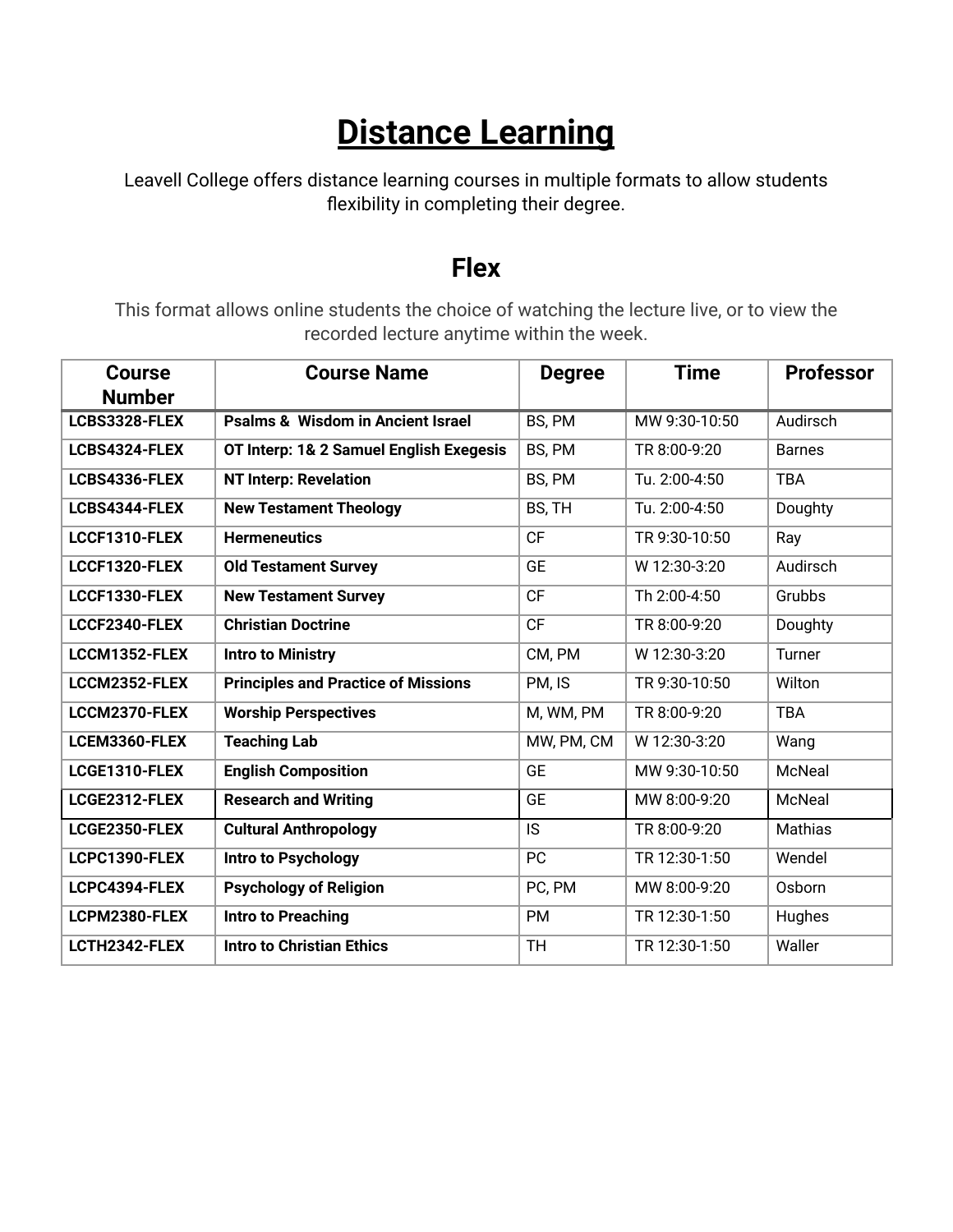### **Online**

This format is the standard, semester-long course where students work at their convenience. There are no set class meetings, but there are deadlines and [often] weekly responsibilities to meet.

| <b>Course Number</b> | <b>Course Name</b>                    | <b>Degree</b> | <b>Professor</b> |
|----------------------|---------------------------------------|---------------|------------------|
| <b>LCBS2312-ONL</b>  | <b>Christian Scriptures</b>           | <b>BS</b>     | Kitterlin        |
| <b>LCCF1110-ONL</b>  | <b>Essentials in Ministry</b>         | <b>CF</b>     | <b>TBA</b>       |
| <b>LCCF1350-ONL</b>  | <b>Personal Spiritual Development</b> | <b>CF</b>     | Strong           |
| <b>LCEM2360-ONL</b>  | <b>Teaching Methods</b>               | CE, MW        | <b>TBA</b>       |
| LCGE0310-ONL         | <b>English Grammar</b>                | <b>GE</b>     | McNeal           |
| <b>LCGE1340-ONL</b>  | <b>Critical Thinking</b>              | <b>GE</b>     | Audirsch         |
| <b>LCGE1390-ONL</b>  | <b>Marriage and Family Issues</b>     | <b>GE</b>     | Fleener          |
| <b>LCGE2310-ONL</b>  | Introduction to Literature            | <b>GE</b>     | Vandercook       |
| <b>LCGE2352-ONL</b>  | <b>Survey of Church History 1</b>     | <b>GE</b>     | Doughty          |
| <b>LCGE2390-ONL</b>  | <b>Introduction to Counseling</b>     | <b>GE</b>     | Fleener          |
| <b>LCGE4310-ONL</b>  | <b>Senior Seminar</b>                 | <b>GE</b>     | Vandercook       |
| <b>LCPC3396-ONL</b>  | <b>Social Problems</b>                | PC            | Wolz             |
| <b>LCPC3398-ONL</b>  | <b>Ministry Through Life Crises</b>   | PC, PM, MW    | Osborn           |

#### **Mentoring**

Partnering churches and para-church organizations provide mentoring and field supervision to students. NOBTS provides theological education towards the student's degree.

| TD <sub>4</sub><br>I DA |                                       |     |          |  |
|-------------------------|---------------------------------------|-----|----------|--|
| LCCM4650-MENT           | <b>Church</b><br>Ministry Practicum ا | PM. | —n<br>DF |  |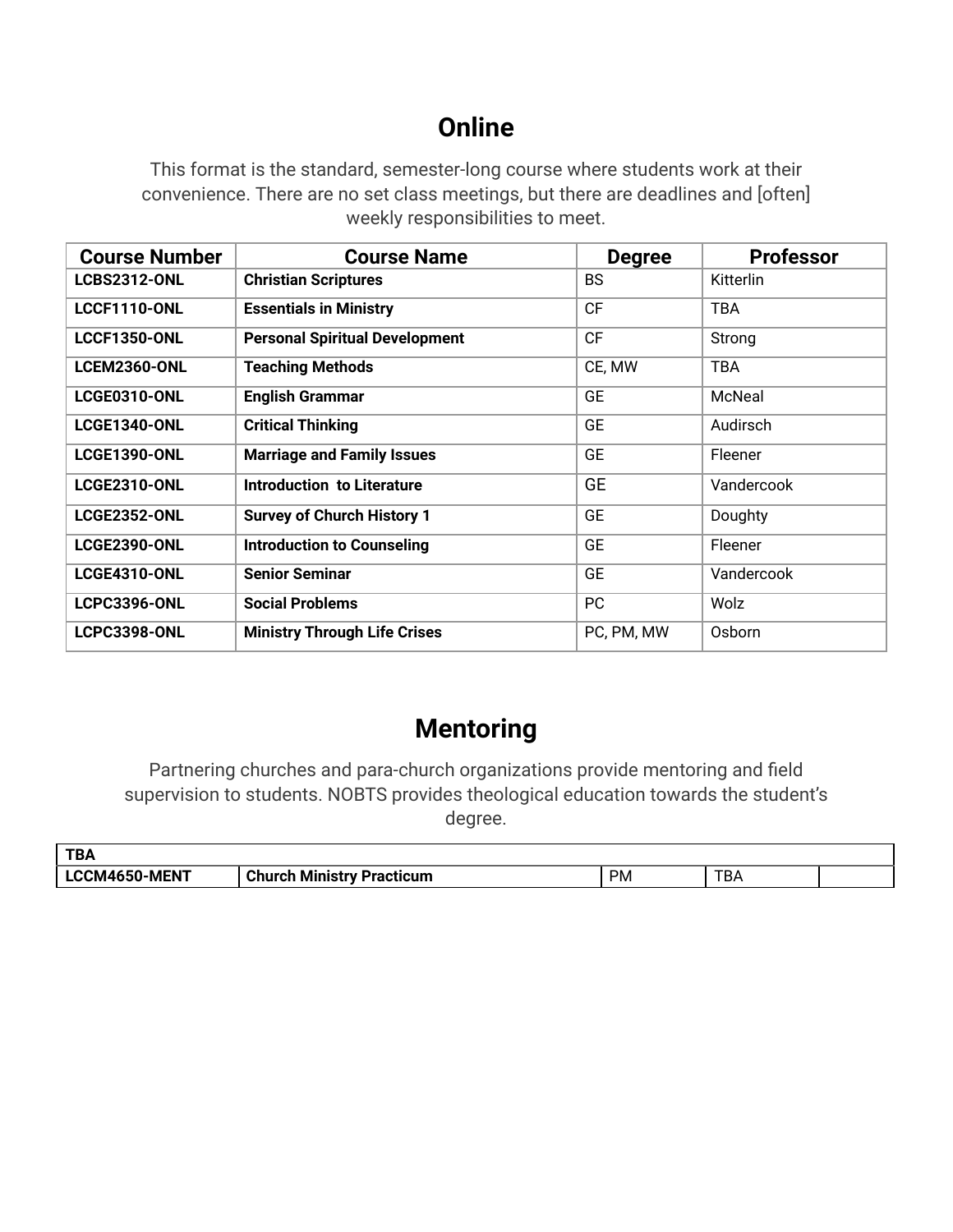## **Hybrid Intensive**

The course is offered throughout the semester in an online format, but we meet together during the listed dates during the semester for a time of learning, discussion, and community.

| <b>LCIS3354-HYB</b> | <b>New Orleans Ministry and Missions</b><br>08/12-13/2022       |           | Taylor | This course will be in conjunction<br>with New Student Orientation.<br>Contact <b>gwilton@nobts.edu</b> for<br>more information.                                                                                                                                                                            |
|---------------------|-----------------------------------------------------------------|-----------|--------|-------------------------------------------------------------------------------------------------------------------------------------------------------------------------------------------------------------------------------------------------------------------------------------------------------------|
| LCBS4334-HYB        | NT Interpretation: Pastoral Epistles -<br>10/28-29/2022         |           | Strong |                                                                                                                                                                                                                                                                                                             |
| LCCM3352-HYB        | <b>Clarkston Mission Experience</b><br>$10/1 - 7/22$            | IS        | Wilton | This course will be in conjunction<br>with a mission trip to GA; an<br>additional fee is required to cover the<br>expenses of the mission trip; see<br>gwilton@nobts.edu for more info.                                                                                                                     |
|                     | PEF Israel Pilgrimage 12/27/22-1/5/22                           |           |        |                                                                                                                                                                                                                                                                                                             |
| LCCF1110-HYB        | <b>Essentials in Ministry</b><br>08/15/2022<br>$2:00 - 5:00$ pm | <b>CF</b> |        | The student will be required<br>to be in attendance on campus<br>for the initial meeting. The<br>remainder of the course will be<br>offered through Blackboard. A<br>student cannot miss the opening<br>session of the hybrid course.<br>The course will meet on the<br>campus of Leavell<br>College/NOBTS. |